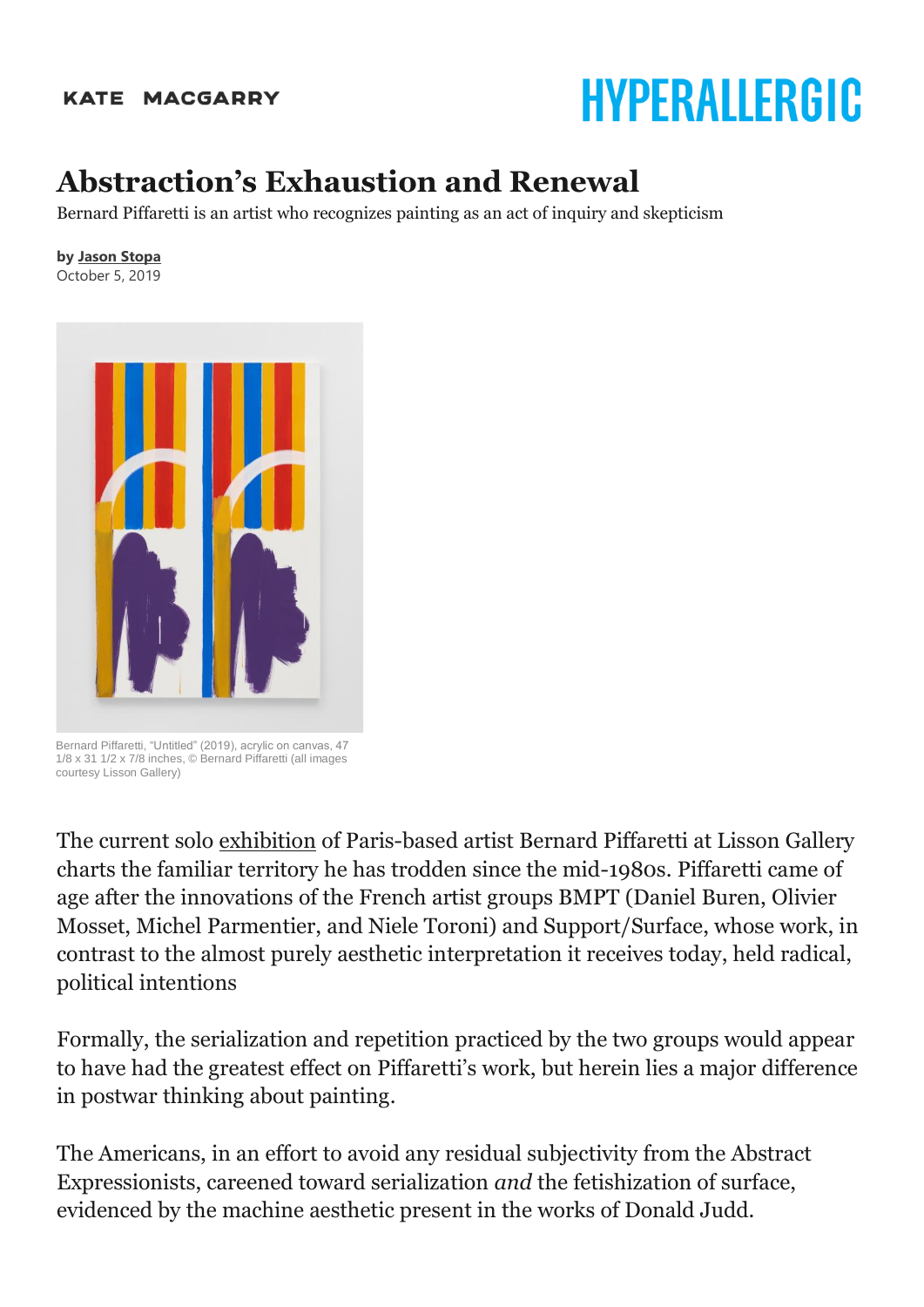

Bernard Piffaretti, "Untitled" (2005), acrylic on canvas, 38 1/8 x 57 3/8 x 7/8 inches, © Bernard Piffaretti

Piffaretti, along with French peers like Bernard Frize and Jérôme Boutterin, were not engaged in simple stylistic endeavors, but sought out new possibilities for abstraction, and went on to discover a provincial form of idiosyncratic painting; Piffaretti's twelve modest-sized paintings on view at Lisson present themselves as an altogether humbler, yet exacting project.

The artist divides his canvas into halves, bisecting each half with a central vertical strip of paint; one side is then painted in crisp, graphic lines, color patterns, and gestural swipes, which are painstakingly mimicked on the other half.

Or so one thinks. These works are nothing if not contradictory. The occasional drip, mark, or line on the second half doesn't always square up with the original, begging the viewer to look now and look again. Asking for sustained attention is not an easy get, but these works do not disappoint. The artist doesn't repeat any singular motif; rather he sets up a series of problems to be resolved by doubling the image.

The left half of the hot-colored "Untitled" (2016), one of the largest paintings in the show, is nearly covered by a thin, drippy, fuchsia pink field that stops a few inches short of the bottom. A solid white line zigzags on top of the pink, where a cobalt blue band breaks near the upper edge to form a hook.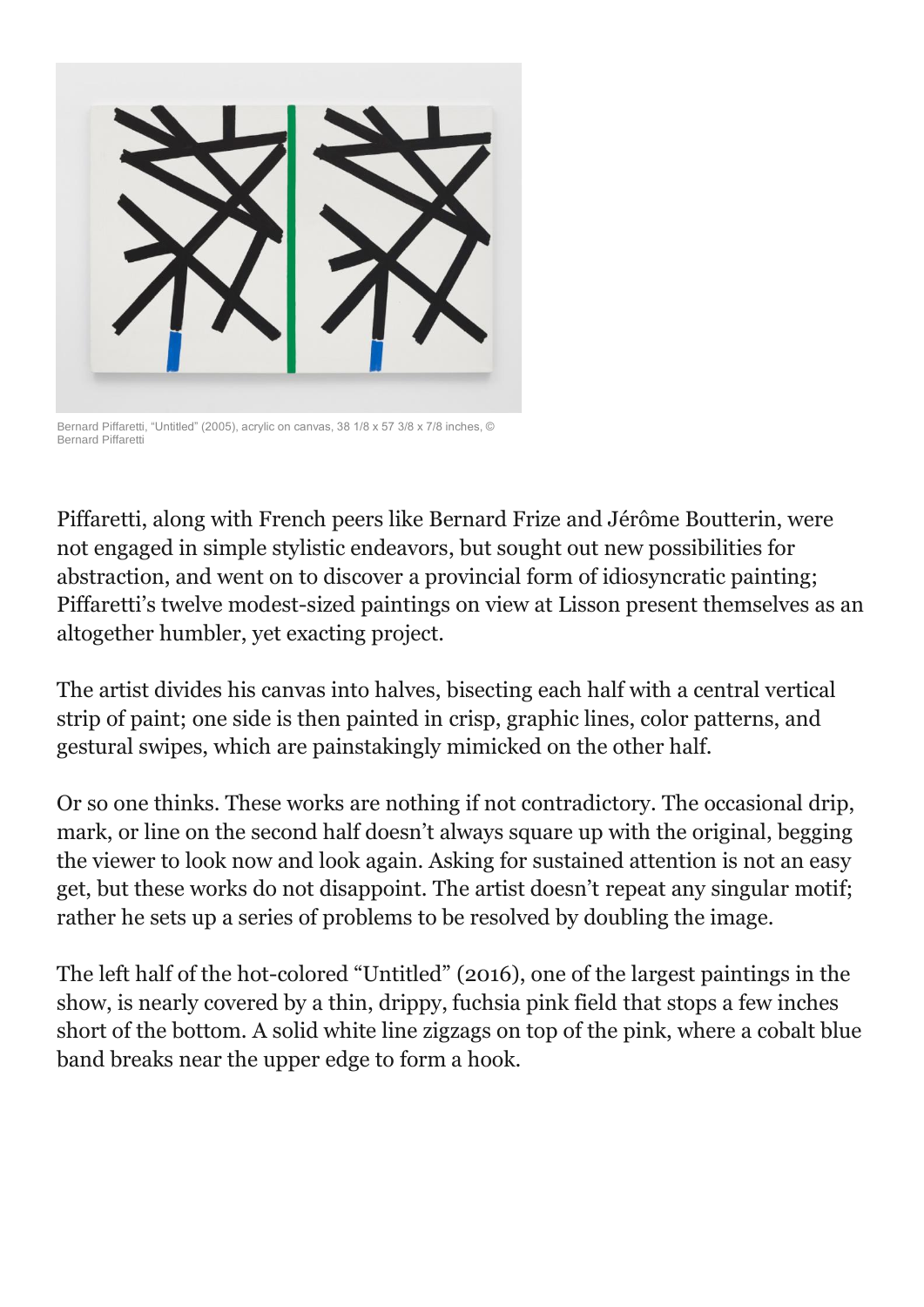

Bernard Piffaretti, "Untitled" (2016), acrylic on canvas, 59 x 59 x 7/8 inches, © Bernard Piffaretti

Cadmium red and bright orange bands alternate behind and beside the blue, obscuring the pink field and the zigzagging line, but painted thinly enough to reveal their ghosts. Drips appear on each half of the canvas that do not match the locations of their counterparts. There is in fact a greenish-blue drip emerging from the bottom left orange band, a color seen nowhere else in the painting, while the right half features more drips in pink. These incidental marks defy the notion that Piffaretti's process is about execution rather than chance, intuition, and intentionality.

More recent works, like "Untitled" (2019), offer a convincing case for the artist's offhanded, casual approach to mark-making. Here, Piffaretti leaves much of the canvas bare, establishing a relationship to the irresolution employed by American counterparts like Matt Connors, Mary Heilmann, Joe Fyfe, and Patricia Treib. The paint is thin, like ceramic glaze. The mark-making is unembellished, matter of fact. The resulting images are by turns comical, serious, contradictory, playful, and searching — all very human. In the end, all the viewer has left to go on are the inconsistencies and variations between the two halves.

This is how Piffaretti doubles down on how we see. His mirroring of image and surface illuminates the act of perception, highlighting the emotional and philosophical relationships present in a response to a given set of conditions. Despite rapid changes in contemporary art, the conditions of painting remain essentially problems of scale, facture, color, and content. The artist establishes mirroring as a simple, yet significant approach to the continuance of abstraction after many of its forms and solutions have reached exhaustion.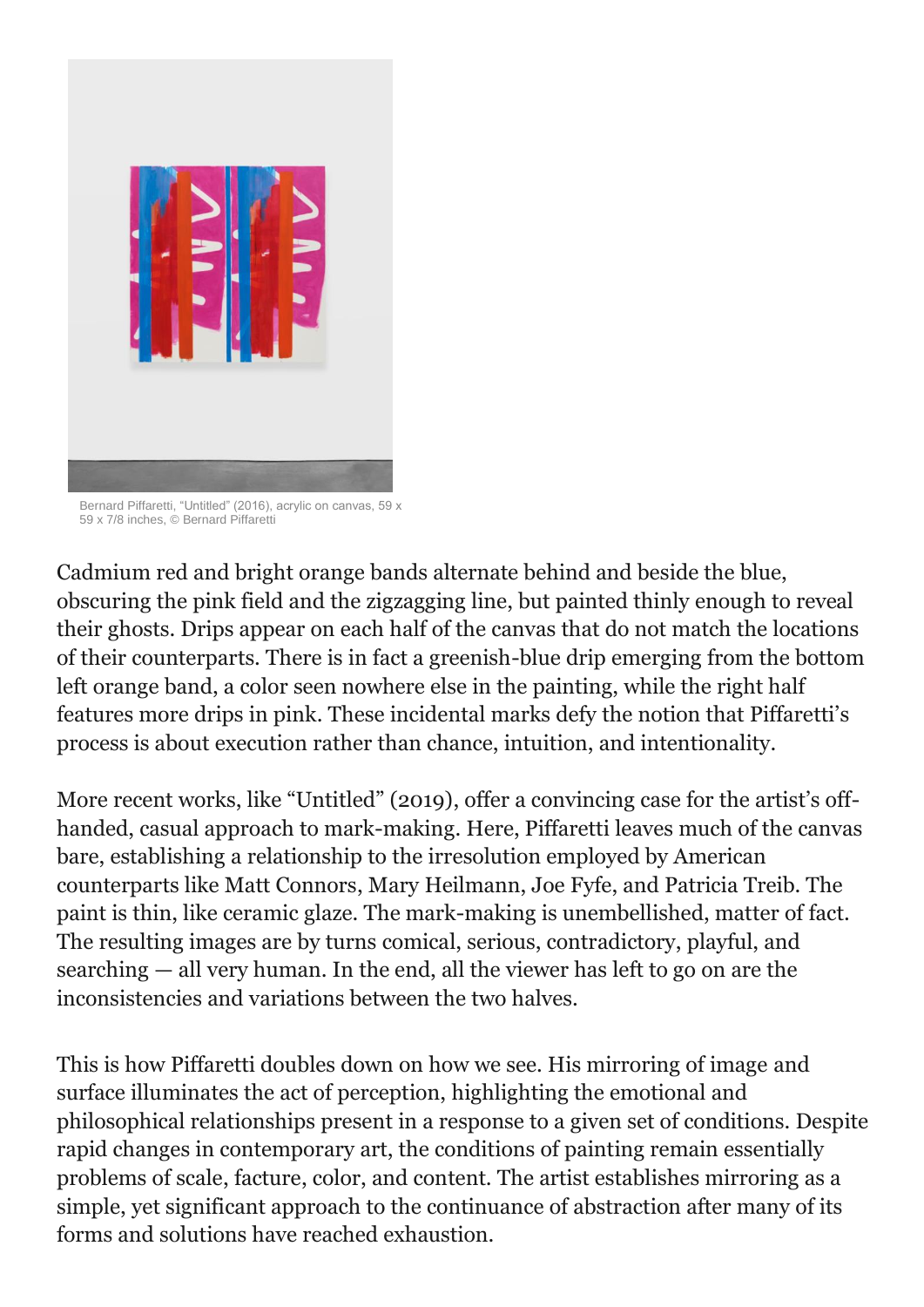

Bernard Piffaretti, "Untitled" (2019), acrylic on canvas, 66 7/8 x 66 7/8 inches, © Bernard Piffaretti

Major galleries may boast rosters of highly skilled technicians who know how to make slick, dressed-up paintings that are optical, painterly, and luminous, yet few painters have a practice that recognizes painting as an act of inquiry and skepticism. In a world of image overconsumption, it is rare for an artist to make work that questions the status of authenticity in mark-making, and highlights discrepancies between image and painting.

Piffaretti's paintings are objects created with a certain kind of syntactical structure that evinces a snappy relationship to the ideas they represent, and demands to be perceived in a specific way.



Bernard Piffaretti, "Untitled" (2019), acrylic on canvas, 94 3/8 x 55 x 1 inches, © Bernard Piffaretti